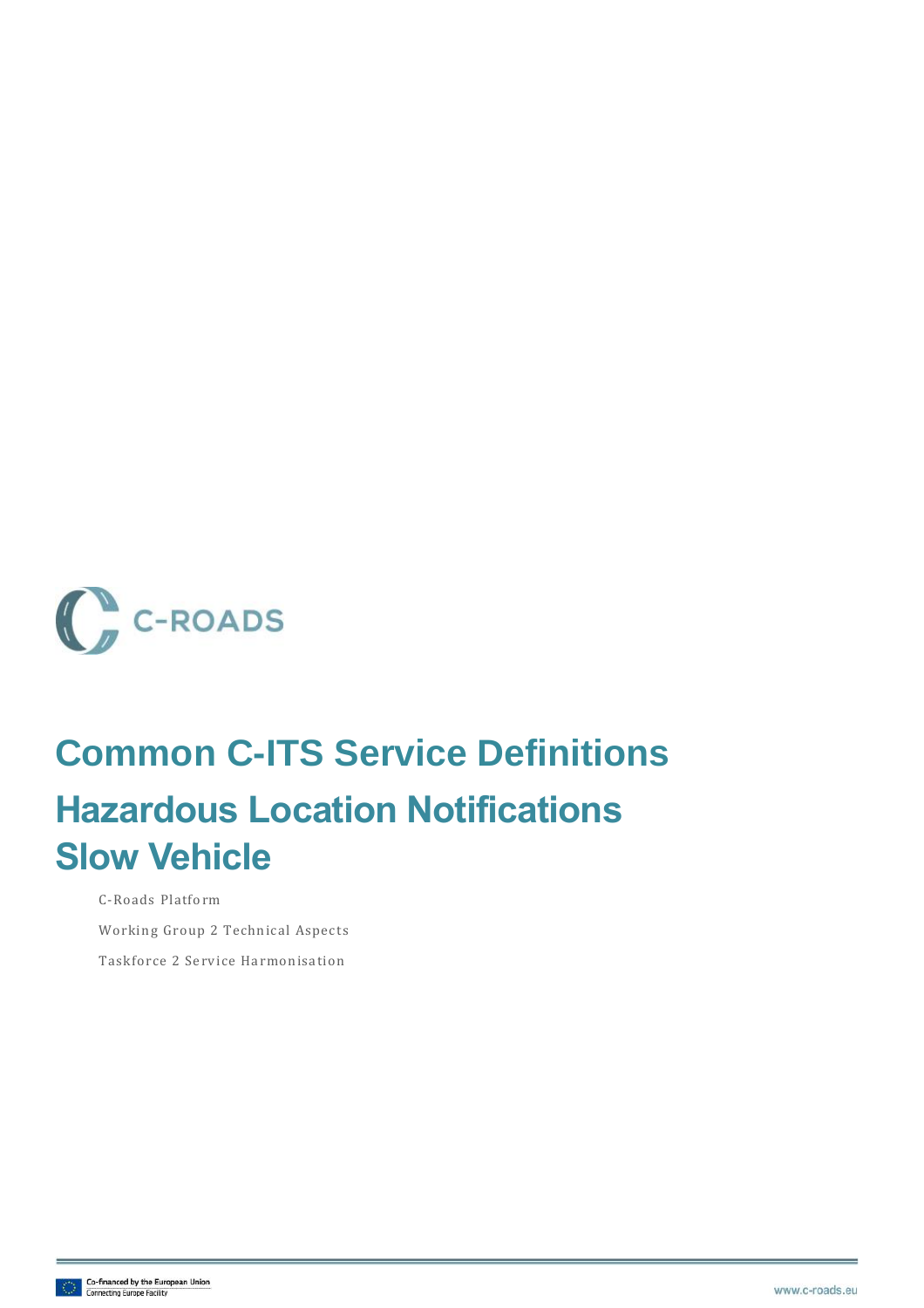

### **Publication History**

| <b>Version</b> | <b>Date</b> | <b>Description, updates and changes</b>          | <b>Status</b> |
|----------------|-------------|--------------------------------------------------|---------------|
| 0.1            | 22.01.2020  | Copied NordicWay input into template             | Draft         |
| 0.2            | 07.02.2020  | Improved after discussion at TF2 conference call | Draft         |
| 0.3            | 28.02.2020  | Improved after WG2 review and comments           | Draft         |
| $1.7.0$ .TF.4  | 08.05.2020  | Integrated new template                          | Draft         |
| 1.7.0.TF.5     | 08.05.2020  | Clean version of version 4                       |               |
|                |             |                                                  |               |
|                |             |                                                  |               |
|                |             |                                                  |               |
|                |             |                                                  |               |
|                |             |                                                  |               |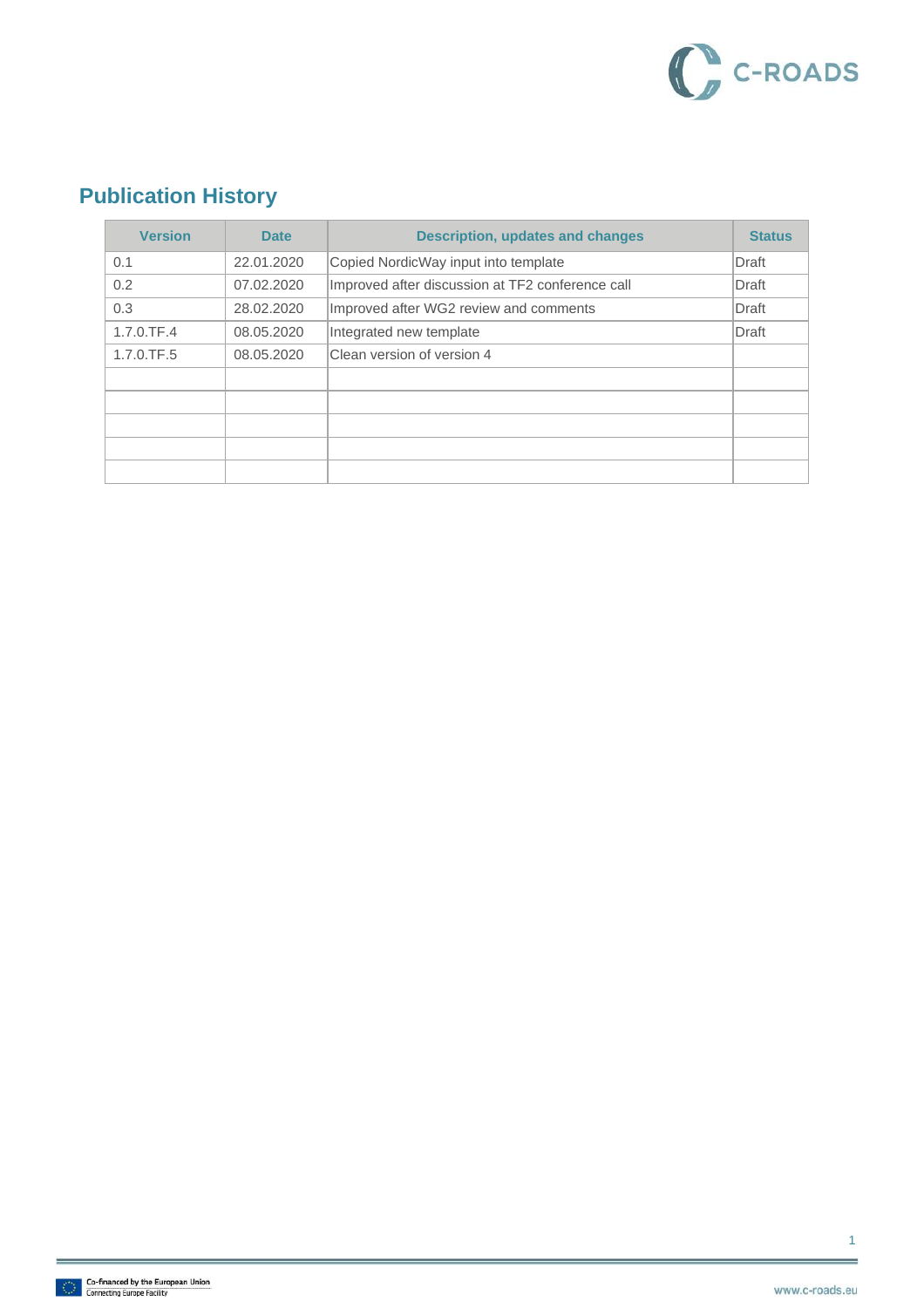

### **Index**

 $\overline{1}$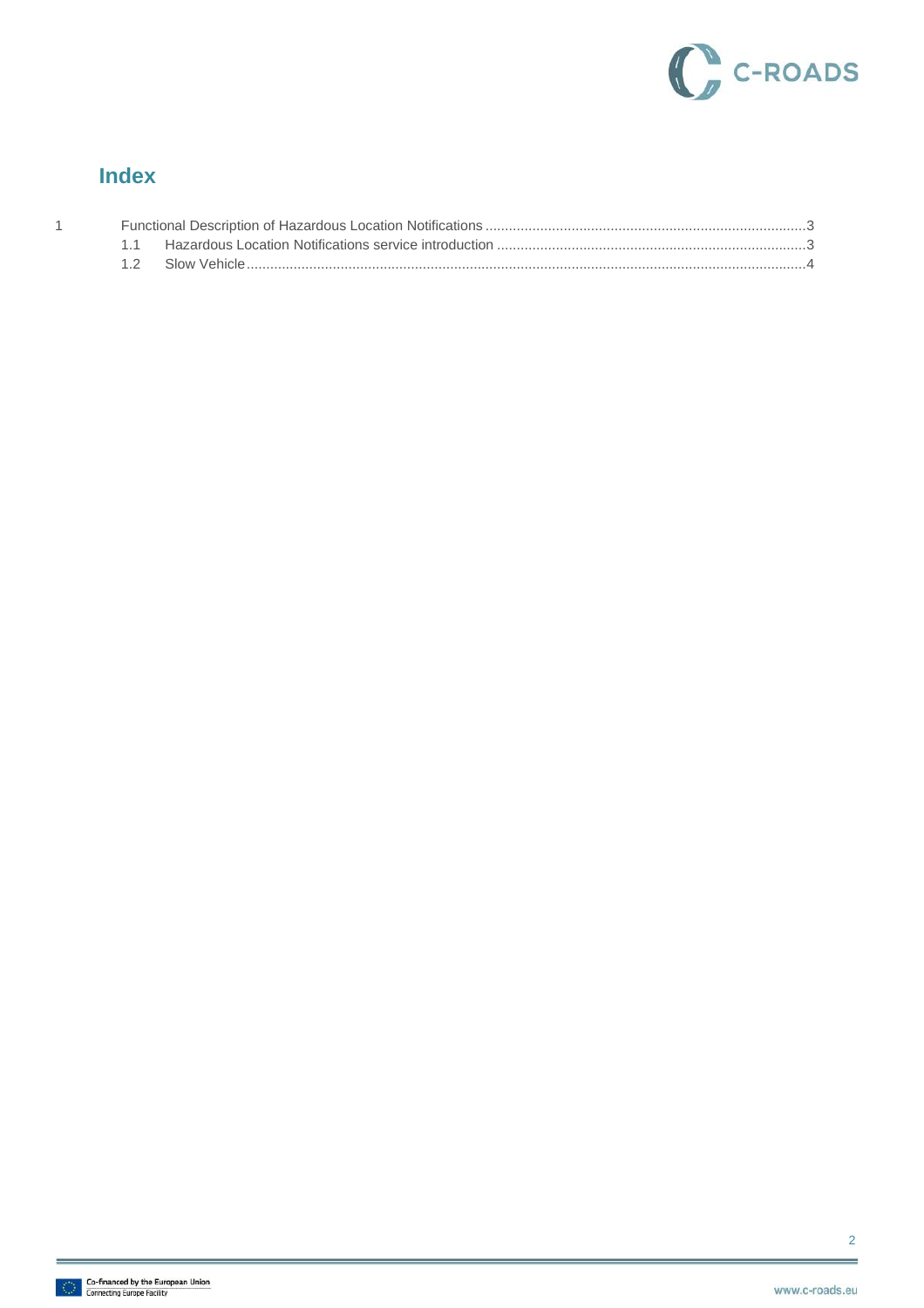

## <span id="page-3-0"></span>**1 Functional Description of Hazardous Location Notifications**

### <span id="page-3-1"></span>**1.1 Hazardous Location Notifications service introduction**

| <b>Service introduction</b> |                  |  |
|-----------------------------|------------------|--|
| <b>Summary</b>              | Already existing |  |
| <b>Background</b>           | Already existing |  |
| Objective                   | Already existing |  |
| <b>Expected benefits</b>    | Already existing |  |
| Use Cases                   | Already existing |  |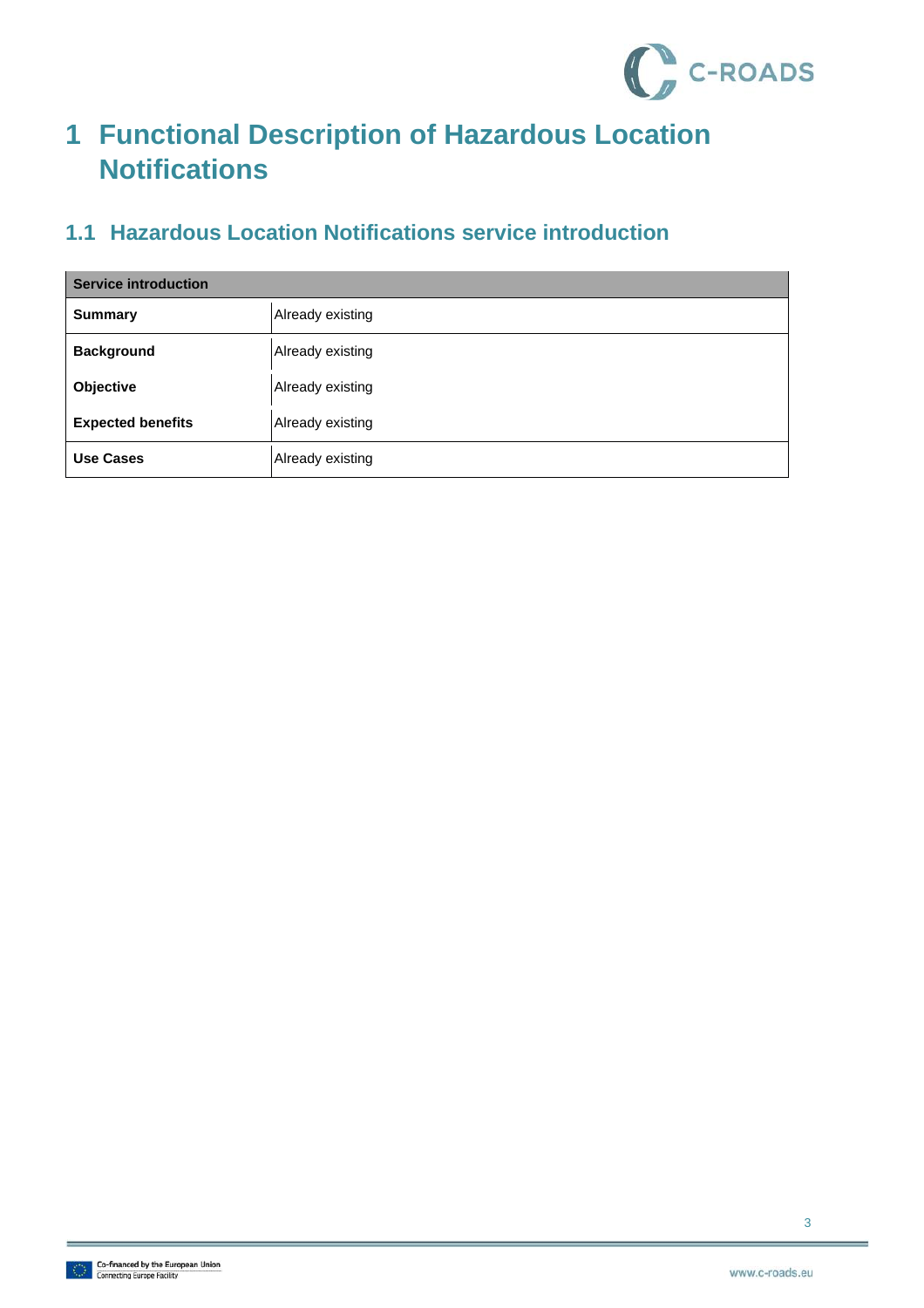

### <span id="page-4-0"></span>**1.2 Slow Vehicle**

| Type of road network     | All                                                                                                                                                                                                                                                                                                                                                                                                                             |
|--------------------------|---------------------------------------------------------------------------------------------------------------------------------------------------------------------------------------------------------------------------------------------------------------------------------------------------------------------------------------------------------------------------------------------------------------------------------|
| Type of vehicle          | All                                                                                                                                                                                                                                                                                                                                                                                                                             |
| Use case introduction    |                                                                                                                                                                                                                                                                                                                                                                                                                                 |
| Summary                  | Drivers receive information about nearby slow vehicles.                                                                                                                                                                                                                                                                                                                                                                         |
| Background               | In certain circumstances road users could encounter slow moving vehicles<br>(e.g. trucks driving up hill) that pose a danger due to the speed difference or<br>limited visibility. This circumstances could be very dangerous for road users,<br>but also for the slow moving vehicle.                                                                                                                                          |
| Objective                | To enhance driver's awareness of nearby slow vehicles, allowing them to<br>adapt their behaviour and decreasing the probability of collisions and other<br>accidents.<br>Depending on the road geometry, the warnings should be sent out to                                                                                                                                                                                     |
|                          | drivers in both directions (in the case of non-separated carriageways on<br>which those driving in the opposite direction may encounter vehicles<br>overtaking the slow vehicle) or only to users travelling in the same<br>direction (in the case of separated carriageways).                                                                                                                                                  |
| Desired behaviour        | Precisely and correctly informed drivers adapt their driving behaviour (e.g.<br>reduce the approaching speed, drive more cautiously with increased<br>awareness) before and during the passing of the slow vehicle.                                                                                                                                                                                                             |
| <b>Expected benefits</b> | Improved traffic flow and decreased number of dangerous situations and<br>accidents in relation with slow vehicles on the road network.                                                                                                                                                                                                                                                                                         |
| Use case description     |                                                                                                                                                                                                                                                                                                                                                                                                                                 |
| Situation                | A slow driving vehicle is driving in fluid traffic conditions and is driving at a<br>significantly lower speed than the maximum allowed speed. Other road users<br>will be informed about this slow moving vehicle.                                                                                                                                                                                                             |
|                          | This use case is about regular slow driving vehicles and does not apply<br>to vehicles covered by other use cases such as slow moving<br>maintenance vehicles, mobile roadworks or winter maintenance vehicles                                                                                                                                                                                                                  |
|                          | The threshold to send out a warning will depend on conditions such as<br>type of vehicle, weather conditions, type of road, speed limits, density of<br>traffic and type of detection. For example, what is considered a slow<br>vehicle in some parts of Europe, is different from a slow vehicle in the<br>Northern parts of Europe during winter. Decisions as to when warnings<br>are made are therefore context-dependent. |
|                          | Another condition that could influence whether a warning is sent out is<br>proximity of the vehicle to a junction.                                                                                                                                                                                                                                                                                                              |
| Logic of transmission    | I2V (V2I can be used as data source for the I2V communication)                                                                                                                                                                                                                                                                                                                                                                  |
| Actors and relations     | Road operator: validates warning, issues triggering information via<br>different communication channels with one message ID                                                                                                                                                                                                                                                                                                     |
|                          | Service provider: collects and ensures triggering information is correct,<br>triggers I2V warning, and/or aggregates information in cloud service.<br>Road user: is informed about dangerous weather conditions ahead in time to                                                                                                                                                                                                |

4